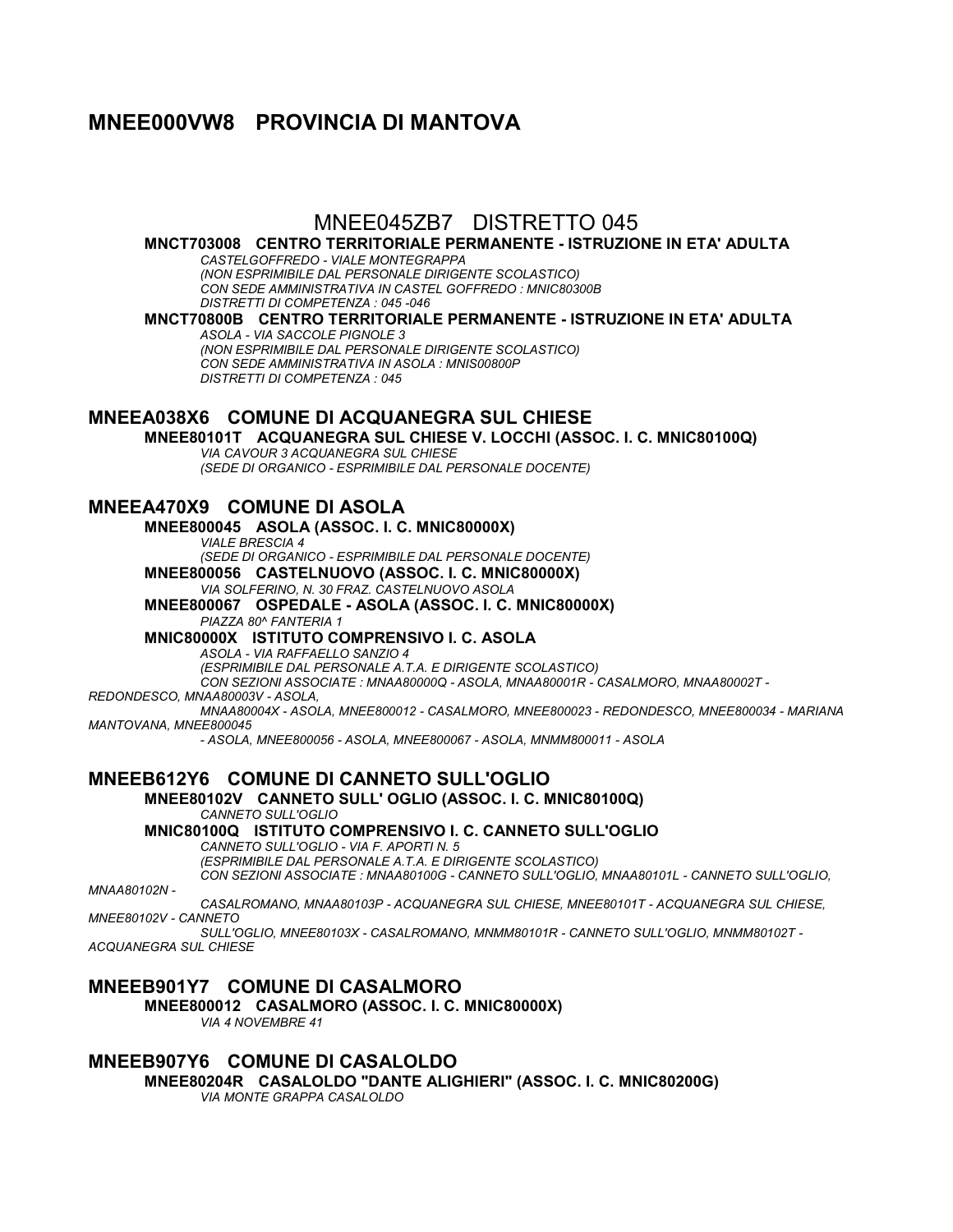### **MNEEB911Y1 COMUNE DI CASALROMANO MNEE80103X CASALROMANO (ASSOC. I. C. MNIC80100Q)** *VIA ROMA 22* **MNEEC118Z4 COMUNE DI CASTEL GOFFREDO MNEE80302E CASTEL GOFFREDO (ASSOC. I. C. MNIC80300B)** *VIALE MONTE GRAPPA N. 76 (SEDE DI ORGANICO - ESPRIMIBILE DAL PERSONALE DOCENTE)* **MNIC80300B ISTITUTO COMPRENSIVO I. C. CASTEL GOFFREDO** *CASTEL GOFFREDO - VIALE MONTEGRAPPA N. 94 (ESPRIMIBILE DAL PERSONALE A.T.A. E DIRIGENTE SCOLASTICO) CON SEZIONI ASSOCIATE : MNAA803007 - CASTEL GOFFREDO, MNAA803029 - CASTEL GOFFREDO, MNAA80303A - CASTEL GOFFREDO, MNEE80302E - CASTEL GOFFREDO, MNMM80301C - CASTEL GOFFREDO* **MNEEC502Z4 COMUNE DI CERESARA MNEE80202P SCUOLA PRIMARIA CERESARA (ASSOC. I. C. MNIC80200G)** *VIA ROMA 53 CERESARA (SEDE DI ORGANICO - ESPRIMIBILE DAL PERSONALE DOCENTE)* **MNIC80200G ISTITUTO COMPRENSIVO I. C. CERESARA** *46040 CERESARA - VIA ROMA, 53 (ESPRIMIBILE DAL PERSONALE A.T.A. E DIRIGENTE SCOLASTICO) CON SEZIONI ASSOCIATE : MNAA80200B - CERESARA, MNAA80203E - CERESARA, MNAA80204G - CASALOLDO, MNAA80205L - GAZOLDO DEGLI IPPOLITI, MNAA80206N - PIUBEGA, MNEE80202P - CERESARA, MNEE80204R - CASALOLDO, MNEE80205T - GAZOLDO DEGLI IPPOLITI, MNEE80206V - PIUBEGA, MNMM80201L - CERESARA, MNMM80205R - GAZOLDO DEGLI IPPOLITI, MNMM80206T - PIUBEGA*

### **MNEED949A1 COMUNE DI GAZOLDO DEGLI IPPOLITI**

**MNEE80205T SC. PRIMARIA "MART. BELFIORE" (ASSOC. I. C. MNIC80200G)** *VIA RAGAZZI DEL '99 N. 1 GAZOLDO DEGLI IPPOLITI*

### **MNEEE949B5 COMUNE DI MARIANA MANTOVANA**

**MNEE800034 MARIANA MANTOVANA (ASSOC. I. C. MNIC80000X)** *PIAZZA FARIO*

**MNEEG717D9 COMUNE DI PIUBEGA MNEE80206V PRIMARIA - PIUBEGA (ASSOC. I. C. MNIC80200G)**

*VIA ROMA 36 PIUBEGA*

### **MNEEH218E7 COMUNE DI REDONDESCO**

**MNEE800023 REDONDESCO (ASSOC. I. C. MNIC80000X)**

*PIAZZA 4 NOVEMBRE 3*

## MNEE046ZC1 DISTRETTO 046

**MNCT703008 CENTRO TERRITORIALE PERMANENTE - ISTRUZIONE IN ETA' ADULTA**

*CASTELGOFFREDO - VIALE MONTEGRAPPA (NON ESPRIMIBILE DAL PERSONALE DIRIGENTE SCOLASTICO) CON SEDE AMMINISTRATIVA IN CASTEL GOFFREDO : MNIC80300B DISTRETTI DI COMPETENZA : 045 -046*

**MNCT71000B CENTRO TERRITORIALE PERMANENTE - ISTRUZIONE IN ETA' ADULTA** *CASTIGLIONE DELLE STIVIERE - VIA ZANARDELLI 9 (NON ESPRIMIBILE DAL PERSONALE DIRIGENTE SCOLASTICO) CON SEDE AMMINISTRATIVA IN CASTIGLIONE DELLE STIVIERE : MNIC80800E DISTRETTI DI COMPETENZA : 046*

**MNEEC312Z8 COMUNE DI CASTIGLIONE DELLE STIVIERE MNEE80802N BELVEDERE (ASSOC. I. C. MNIC80800E)**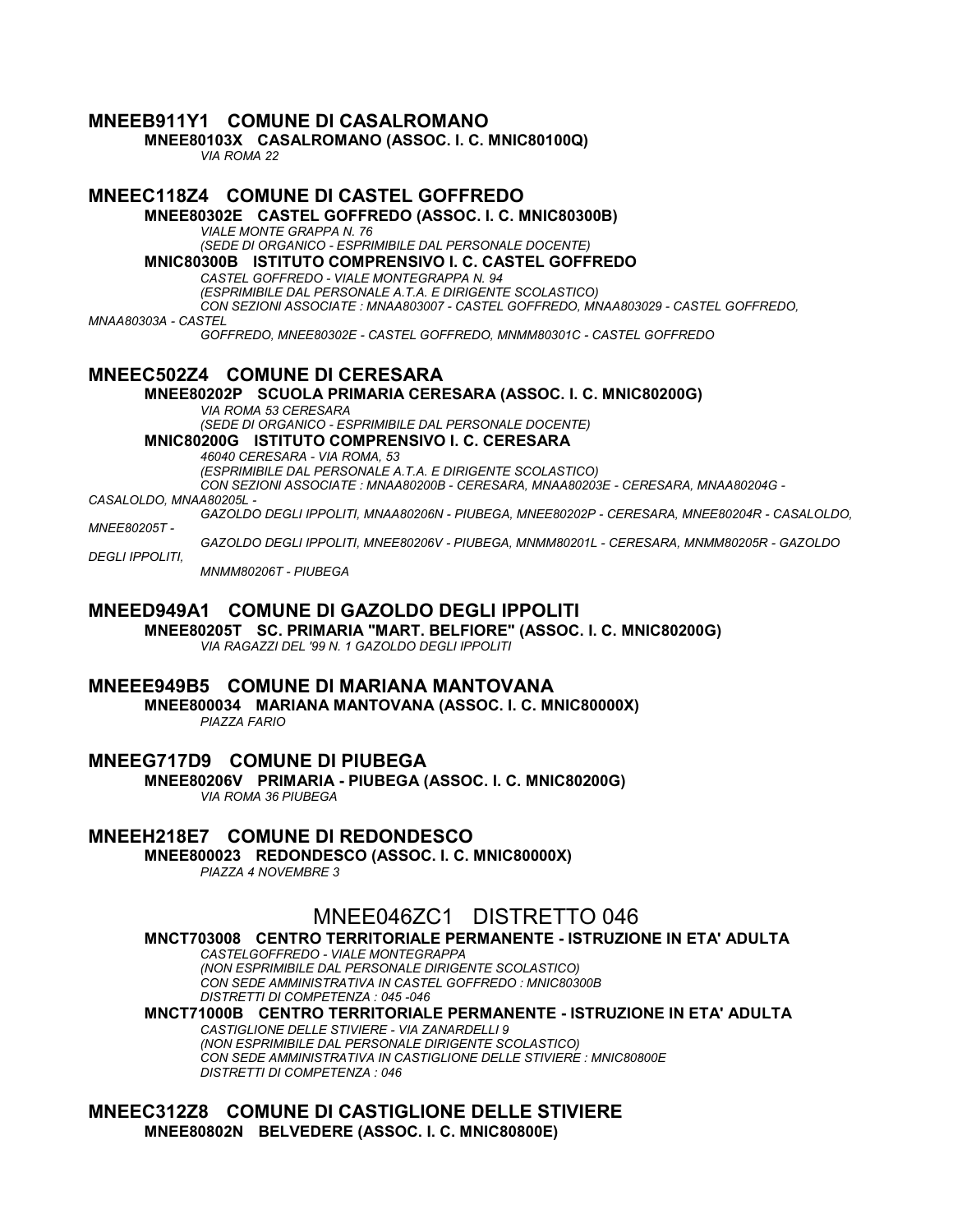*VIA DANTE ALIGHIERI* **MNEE80801L CESARE BATTISTI (ASSOC. I. C. MNIC80800E)** *VIALE MAIFRENI 5 (SEDE DI ORGANICO - ESPRIMIBILE DAL PERSONALE DOCENTE)* **MNEE80702T GOZZOLINA (ASSOC. I. C. MNIC80700P)** *VIA DOTTORINA, 103 FRAZ. GOZZOLINA* **MNEE80701R SAN PIETRO (ASSOC. I. C. MNIC80700P)** *LOCALITA SAN PIETRO CASTIGLIONE DELLE STIVIERE (SEDE DI ORGANICO - ESPRIMIBILE DAL PERSONALE DOCENTE)* **MNIC80700P ISTITUTO COMPRENSIVO I. C. CASTIGLIONE STIVIERE II** *CASTIGLIONE DELLE STIVIERE - LOCALITA' SAN PIETRO (ESPRIMIBILE DAL PERSONALE A.T.A. E DIRIGENTE SCOLASTICO) CON SEZIONI ASSOCIATE : MNAA80700E - CASTIGLIONE DELLE STIVIERE, MNAA80701G - CASTIGLIONE DELLE STIVIERE, MNAA80702L - CASTIGLIONE DELLE STIVIERE, MNEE80701R - CASTIGLIONE DELLE STIVIERE, MNEE80702T - CASTIGLIONE DELLE STIVIERE, MNMM80701Q - CASTIGLIONE DELLE STIVIERE* **MNIC80800E ISTITUTO COMPRENSIVO I. C. CASTIGLIONE STIVIERE 1** *CASTIGLIONE DELLE STIVIERE - VIA GRIDONIA GONZAGA, 8 (ESPRIMIBILE DAL PERSONALE A.T.A. E DIRIGENTE SCOLASTICO) CON SEZIONI ASSOCIATE : MNAA80800A - CASTIGLIONE DELLE STIVIERE, MNAA80801B - CASTIGLIONE DELLE STIVIERE, MNAA80802C - CASTIGLIONE DELLE STIVIERE, MNAA80803D - MEDOLE, MNEE80801L - CASTIGLIONE DELLE STIVIERE, MNEE80802N - CASTIGLIONE DELLE STIVIERE, MNEE80803P - MEDOLE, MNMM80801G - CASTIGLIONE DELLE STIVIERE, MNMM80802L - MEDOLE*

### **MNEEC406Z6 COMUNE DI CAVRIANA**

**MNEE806022 PRIMARIA CAVRIANA (ASSOC. I. C. MNIC80600V)**

*VIA CROCE BIANCA,2 CAVRIANA*

### **MNEEE078B6 COMUNE DI GOITO**

**MNEE805026 CERLONGO (ASSOC. I. C. MNIC805003)** *VIA CERRI 6 FRAZ. CERLONGO* **MNEE805015 GOITO (ASSOC. I. C. MNIC805003)** *VIA D. ALIGHIERI 45 (SEDE DI ORGANICO - ESPRIMIBILE DAL PERSONALE DOCENTE)* **MNEE805037 MAIOLI (ASSOC. I. C. MNIC805003)** *STRADA CA' DICIOTTO FRAZ. MAIOLI* **MNIC805003 ISTITUTO COMPRENSIVO ISTITUTO COMPRENSIVO GOITO** *GOITO - VIA D. ALIGHIERI 49 (ESPRIMIBILE DAL PERSONALE A.T.A. E DIRIGENTE SCOLASTICO) CON SEZIONI ASSOCIATE : MNAA80500V - GOITO, MNAA80501X - GOITO, MNAA805021 - GOITO, MNAA805032 -*

*GOITO,*

*MNAA805043 - GOITO, MNEE805015 - GOITO, MNEE805026 - GOITO, MNEE805037 - GOITO, MNMM805014 -*

*GOITO*

## **MNEEE261B1 COMUNE DI GUIDIZZOLO**

**MNEE806011 PRIMARIA GUIDIZZOLO "DE AMICIS" (ASSOC. I. C. MNIC80600V)** *VIA MARTIRI DELLA LIBERTA' 8 GUIDIZZOLO (SEDE DI ORGANICO - ESPRIMIBILE DAL PERSONALE DOCENTE)* **MNIC80600V ISTITUTO COMPRENSIVO ISTITUTO COMPR. GUIDIZZOLO** *GUIDIZZOLO - VIALE MARTIRI DELLA LIBERTA',8 (ESPRIMIBILE DAL PERSONALE A.T.A. E DIRIGENTE SCOLASTICO) CON SEZIONI ASSOCIATE : MNAA80600P - GUIDIZZOLO, MNAA80601Q - GUIDIZZOLO, MNAA80602R - GUIDIZZOLO, MNAA80603T - CAVRIANA, MNAA80604V - SOLFERINO, MNEE806011 - GUIDIZZOLO, MNEE806022 - CAVRIANA, MNEE806033 -*

*SOLFERINO,*

*MNMM80601X - GUIDIZZOLO, MNMM806021 - CAVRIANA*

## **MNEEF086C6 COMUNE DI MEDOLE**

**MNEE80803P SCUOLA PRIMARIA MEDOLE (ASSOC. I. C. MNIC80800E)**

*PIAZZA MARCONI 29 MEDOLE*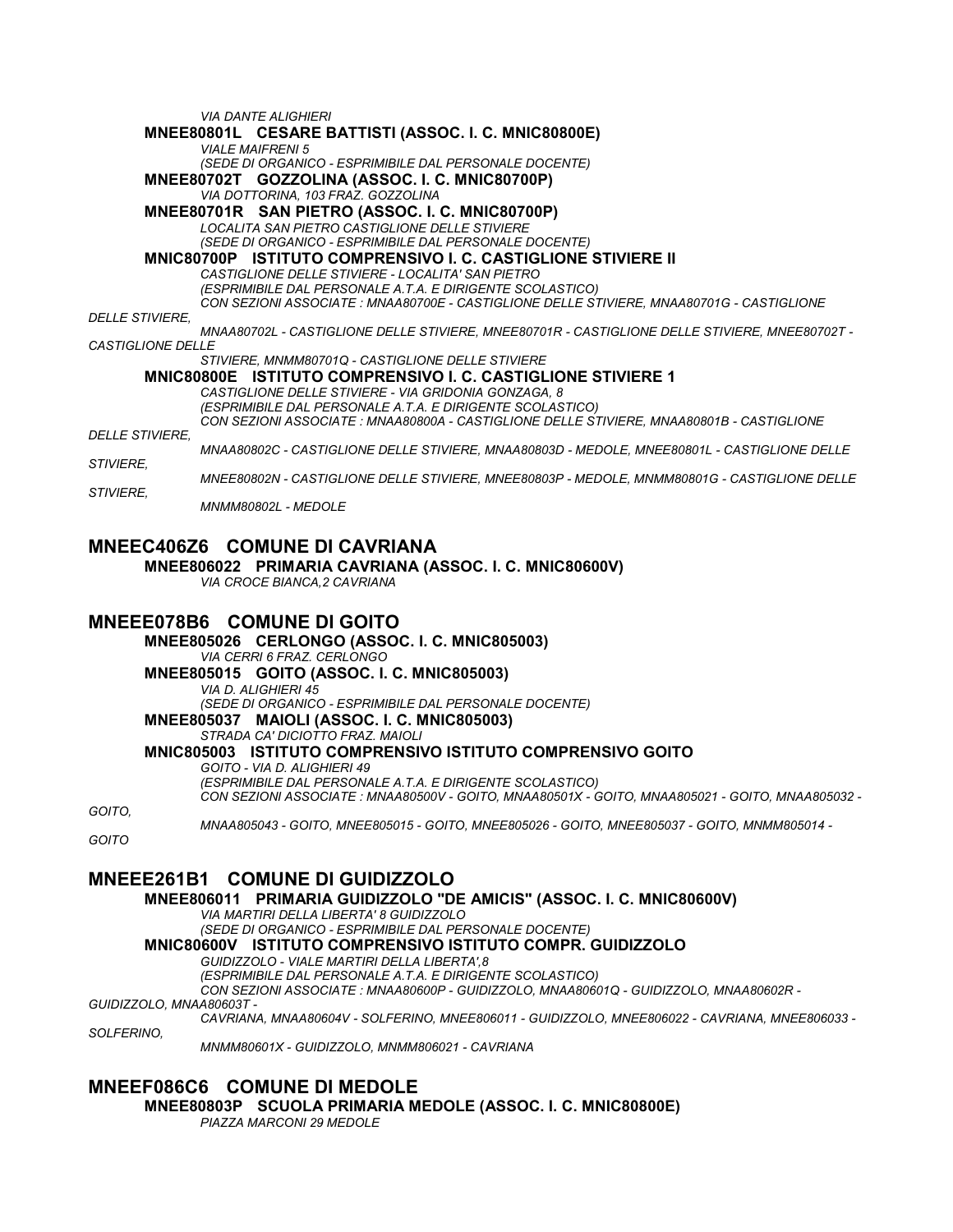#### **MNEEF705C0 COMUNE DI MONZAMBANO**

**MNEE80405D PRIMARIA MONZAMBANO G. PAOLO II (ASSOC. I. C. MNIC804007)**

*VIA GENERALE DARRA 100 MONZAMBANO*

## **MNEEG862D9 COMUNE DI PONTI SUL MINCIO**

**MNEE80404C PRIMARIA PONTI SUL MINCIO (ASSOC. I. C. MNIC804007)** *VIA SAN MARTINO E SOLFERINO, 30/B PONTI SUL MINCIO*

#### **MNEEI801F2 COMUNE DI SOLFERINO**

**MNEE806033 SCUOLA PRIMARIA SOLFERINO (ASSOC. I. C. MNIC80600V)**

*VIA CAVRIANA 7 SOLFERINO*

## **MNEEM125I8 COMUNE DI VOLTA MANTOVANA**

# **MNEE804019 SCUOLA PRIMARIA J E R KENNEDY (ASSOC. I. C. MNIC804007)**

*VIALE G. MARCONI 18/A VOLTA MANTOVANA (SEDE DI ORGANICO - ESPRIMIBILE DAL PERSONALE DOCENTE)*

**MNIC804007 ISTITUTO COMPRENSIVO I. C. VOLTA MANTOVANA**

*VOLTA MANTOVANA - VIALE G. MARCONI 18/A*

*(ESPRIMIBILE DAL PERSONALE A.T.A. E DIRIGENTE SCOLASTICO)*

*CON SEZIONI ASSOCIATE : MNAA804003 - VOLTA MANTOVANA, MNAA804014 - VOLTA MANTOVANA,* 

*MNAA804025 - VOLTA*

*MANTOVANA, MNAA804058 - MONZAMBANO, MNAA804069 - PONTI SUL MINCIO, MNEE804019 - VOLTA MANTOVANA, MNEE80404C -*

*PONTI SUL MINCIO, MNEE80405D - MONZAMBANO, MNMM804018 - VOLTA MANTOVANA, MNMM80403A - MONZAMBANO*

## MNEE047ZD0 DISTRETTO 047

#### **MNCT70000R CENTRO TERRITORIALE PERMANENTE - ISTRUZIONE IN ETA' ADULTA**

*MANTOVA - VIA DELLA CONCILIAZIONE 75*

*(NON ESPRIMIBILE DAL PERSONALE DIRIGENTE SCOLASTICO) CON SEDE AMMINISTRATIVA IN MANTOVA : MNIC83600P DISTRETTI DI COMPETENZA : 047 CON SEDI CARCERARIE : MNEE700026 - MANTOVA, MNMM700025 - MANTOVA*

### **MNEEA575X8 COMUNE DI BAGNOLO SAN VITO**

### **MNEE81101C PRIMARIA BAGNOLO SAN VITO (ASSOC. I. C. MNIC81100A)**

*VIA ROMA 14 BAGNOLO SAN VITO*

*(SEDE DI ORGANICO - ESPRIMIBILE DAL PERSONALE DOCENTE)* **MNEE81102D PRIMARIA SAN BIAGIO (ASSOC. I. C. MNIC81100A)**

*VIA I. NIEVO, 6 SAN BIAGIO*

# **MNIC81100A ISTITUTO COMPRENSIVO I. C. BAGNOLO SAN VITO**

*VIA MATTEOTTI 23*

*(ESPRIMIBILE DAL PERSONALE A.T.A. E DIRIGENTE SCOLASTICO) CON SEZIONI ASSOCIATE : MNAA811006 - BAGNOLO SAN VITO, MNAA811017 - BAGNOLO SAN VITO,* 

*MNAA811028 - BAGNOLO SAN*

*VITO, MNEE81101C - BAGNOLO SAN VITO, MNEE81102D - BAGNOLO SAN VITO, MNEE81103E - BORGO VIRGILIO, MNMM81101B -*

*BORGO VIRGILIO, MNMM81102C - BAGNOLO SAN VITO*

### **MNEEA866X7 COMUNE DI BIGARELLO**

**MNEE81602L GAZZO BIGARELLO (ASSOC. I. C. MNIC81600D)** *VIA GAZZO 10*

#### **MNEEC059Z1 COMUNE DI CASTELBELFORTE MNEE828041 CASTELBELFORTE "M. DI BELFIORE" (ASSOC. I. C. MNIC82800Q)**

*VIA MAZZINI 8 CASTELBELFORTE*

## **MNEEC076Z5 COMUNE DI CASTEL D'ARIO**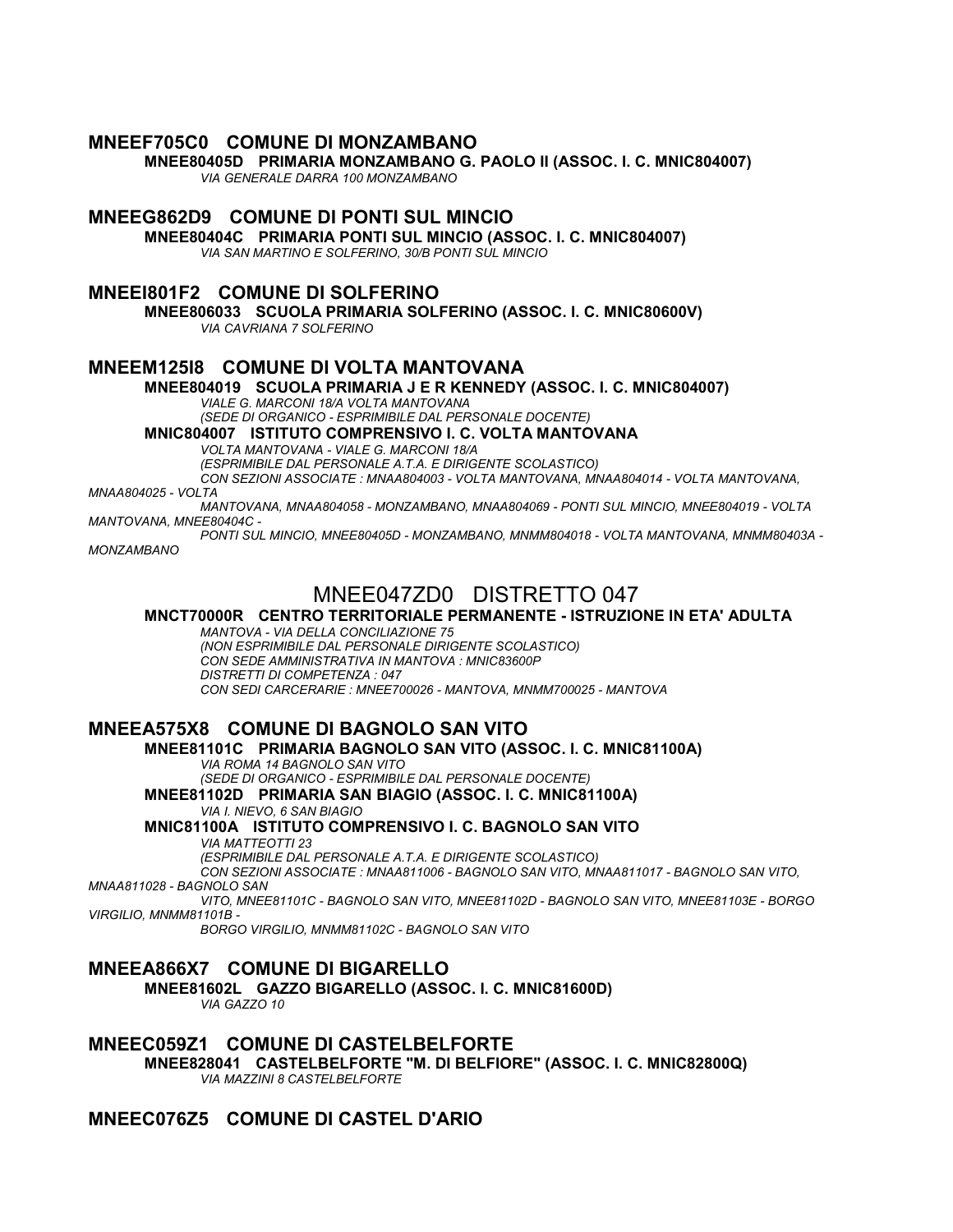**MNEE81505X CASTELDARIO "G. CARDUCCI" (ASSOC. I. C. MNIC81500N)**

*VIALE RIMEMBRANZE 1 CASTELDARIO*

**MNEEC195Z1 COMUNE DI CASTELLUCCHIO MNEE827012 CASTELLUCCHIO (ASSOC. I. C. MNIC82700X)** *VIA ROMA N. 3 (SEDE DI ORGANICO - ESPRIMIBILE DAL PERSONALE DOCENTE)* **MNIC82700X ISTITUTO COMPRENSIVO I. C. CASTELLUCCHIO** *CASTELLUCCHIO - VIA ROMA 3/A (ESPRIMIBILE DAL PERSONALE A.T.A. E DIRIGENTE SCOLASTICO) CON SEZIONI ASSOCIATE : MNAA82700Q - CASTELLUCCHIO, MNAA82701R - CASTELLUCCHIO, MNAA82702T - CASTELLUCCHIO, MNAA82703V - MARCARIA, MNAA82704X - MARCARIA, MNAA827051 - RODIGO, MNAA827062 - RODIGO, MNEE827012 - CASTELLUCCHIO, MNEE827023 - MARCARIA, MNEE827034 - MARCARIA, MNEE827045 - MARCARIA, MNEE827067 - RODIGO, MNEE827078 - RODIGO, MNMM827011 - CASTELLUCCHIO, MNMM827022 - MARCARIA, MNMM827033 - RODIGO* **MNEED227A7 COMUNE DI CURTATONE MNEE81204B BUSCOLDO (ASSOC. I. C. MNIC812006)** *VIA XXV APRILE, SNC FRAZ. BUSCOLDO* **MNEE82903Q CASA DEL SOLE (ASSOC. I. C. MNIC82900G)** *VIA VITTORINA GEMENTI, 52 FRAZ. S. SILVESTRO* **MNEE81203A LEVATA (ASSOC. I. C. MNIC812006)** *VIA LEVATA 37 FRAZ. LEVATA* **MNEE812029 MONTANARA (ASSOC. I. C. MNIC812006)** *VIA ATENEO PISANO FRAZ. MONTANARA (SEDE DI ORGANICO - ESPRIMIBILE DAL PERSONALE DOCENTE)* **MNEE812018 SAN SILVESTRO (ASSOC. I. C. MNIC812006)** *VIA CHIESA 23 FRAZ. SAN SILVESTRO* **MNIC812006 ISTITUTO COMPRENSIVO I. C. CURTATONE** *BUSCOLDO - VIA MAGGIOLINI 6 (ESPRIMIBILE DAL PERSONALE A.T.A. E DIRIGENTE SCOLASTICO) CON SEZIONI ASSOCIATE : MNAA812002 - CURTATONE, MNAA812013 - CURTATONE, MNAA812024 - CURTATONE, MNAA812035 - CURTATONE, MNAA812046 - CURTATONE, MNEE812018 - CURTATONE, MNEE812029 - CURTATONE, MNEE81203A - CURTATONE, MNEE81204B - CURTATONE, MNMM812017 - CURTATONE* **MNEEE897B9 COMUNE DI MANTOVA MNEE83603V "DE AMICIS" (ASSOC. I. C. MNIC83600P)** *VIA INDIPENDENZA, 49 MANTOVA* **MNEE83602T "DON MINZONI" (ASSOC. I. C. MNIC83600P)** *VIA CREMONA, 58 BORGO ANGELI* **MNEE83601R "MARTIRI DI BELFIORE" (ASSOC. I. C. MNIC83600P)** *VIALE GOBIO, 8/10 MANTOVA (SEDE DI ORGANICO - ESPRIMIBILE DAL PERSONALE DOCENTE)* **MNEE82901N ARDIGO' (ASSOC. I. C. MNIC82900G)** *VIA GANDOLFO 17/A MANTOVA (SEDE DI ORGANICO - ESPRIMIBILE DAL PERSONALE DOCENTE)* **MNEE82803X CITTADELLA - "TAZZOLI" (ASSOC. I. C. MNIC82800Q)** *VIA S. GIOVANNI 1 FRAZ. CITTADELLA* **MNEE82905T DON MAZZOLARI (ASSOC. I. C. MNIC82900G)** *VIA GROSSI 5 MANTOVA* **MNEE82801T LUNETTA - 'SALVADOR ALLENDE' (ASSOC. I. C. MNIC82800Q)** *VIA VALLE D'AOSTA 12 MANTOVA - LUNETTA* **MNEE82904R MANTOVA - OSPEDALE (ASSOC. I. C. MNIC82900G)** *VIALE ALBERTONI, 1 MANTOVA* **MNEE82902P NIEVO (ASSOC. I. C. MNIC82900G)** *VIA TORQUATO TASSO 2 MANTOVA* **MNEE82802V POMPONAZZO (ASSOC. I. C. MNIC82800Q)** *VIA PORTO 4 (SEDE DI ORGANICO - ESPRIMIBILE DAL PERSONALE DOCENTE)* **MNEE700026 SCUOLA CARCERARIA (RUOLO SPECIALE SEDE CARCERARIA)**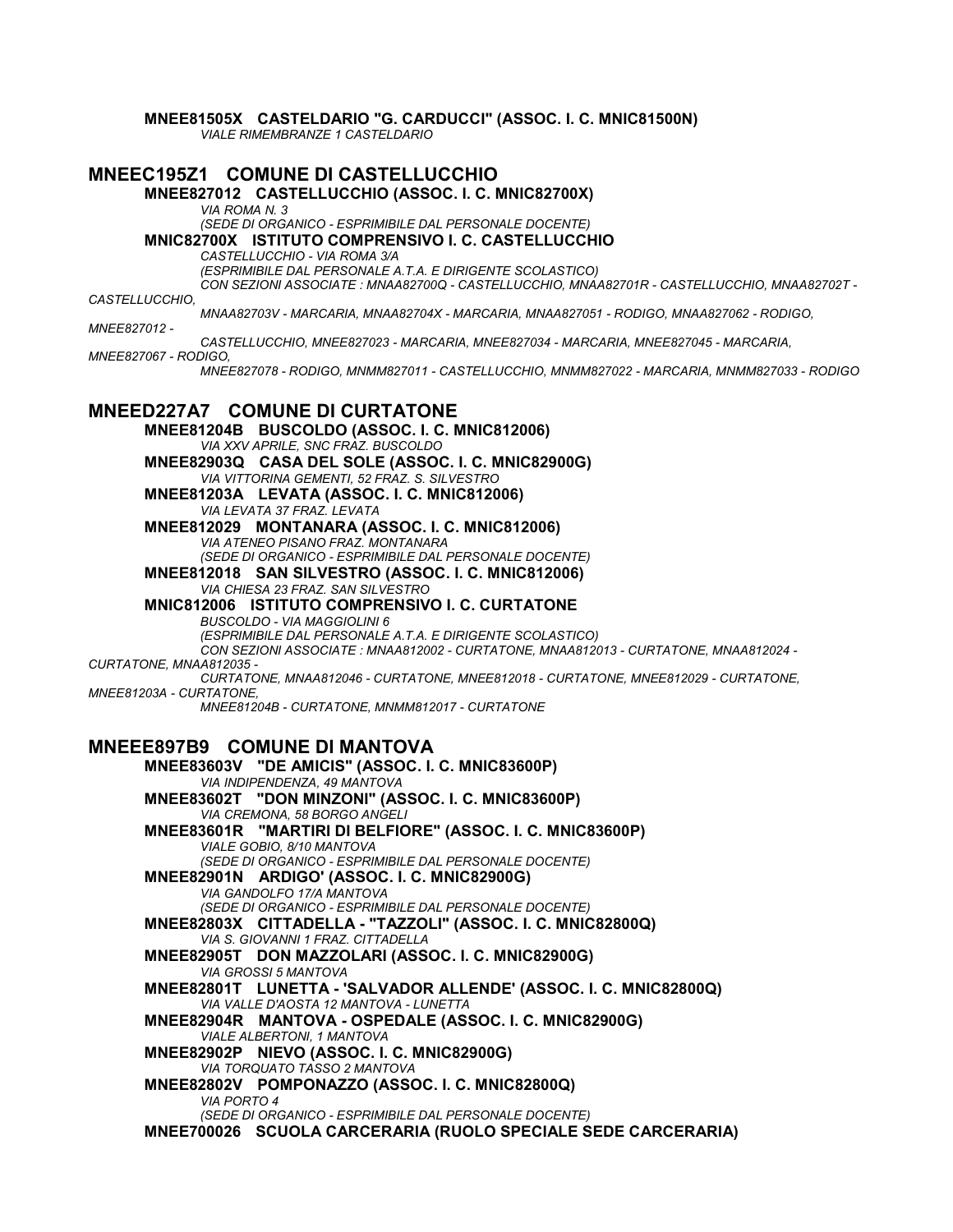*VIA POMA MANTOVA (SEDE DI ORGANICO - ESPRIMIBILE DAL PERSONALE DOCENTE)* **MNIC82800Q ISTITUTO COMPRENSIVO I. C. MANTOVA 1** *MANTOVA - PIAZZA SEMINARIO, 4 (ESPRIMIBILE DAL PERSONALE A.T.A. E DIRIGENTE SCOLASTICO) CON SEZIONI ASSOCIATE : MNAA82800G - MANTOVA, MNAA82801L - MANTOVA, MNAA82802N - MANTOVA, MNAA82803P - CASTELBELFORTE, MNEE82801T - MANTOVA, MNEE82802V - MANTOVA, MNEE82803X - MANTOVA, MNEE828041 - CASTELBELFORTE, MNMM82801R - MANTOVA, MNMM82802T - CASTELBELFORTE* **MNIC82900G ISTITUTO COMPRENSIVO I. C. MANTOVA 2** *MANTOVA - VIA GROSSI 5 (ESPRIMIBILE DAL PERSONALE A.T.A. E DIRIGENTE SCOLASTICO) CON SEZIONI ASSOCIATE : MNAA82900B - MANTOVA, MNAA82901C - MANTOVA, MNAA82902D - MANTOVA, MNEE82901N - MANTOVA, MNEE82902P - MANTOVA, MNEE82903Q - CURTATONE, MNEE82904R - MANTOVA, MNEE82905T - MANTOVA, MNMM82901L - MANTOVA* **MNIC83600P ISTITUTO COMPRENSIVO I. C. MANTOVA 3** *MANTOVA - VIA CONCILIAZIONE 75 (ESPRIMIBILE DAL PERSONALE A.T.A. E DIRIGENTE SCOLASTICO) CON SEZIONI ASSOCIATE : MNAA83600E - MANTOVA, MNAA83601G - MANTOVA, MNAA83602L - MANTOVA, MNAA83603N - MANTOVA, MNAA83604P - MANTOVA, MNEE83601R - MANTOVA, MNEE83602T - MANTOVA, MNEE83603V - MANTOVA, MNMM83601Q - MANTOVA* **MNEEE962B5 COMUNE DI MARMIROLO MNEE81401X MARMIROLO (ASSOC. I. C. MNIC81400T)** *VIA D. FERRARI 62 (SEDE DI ORGANICO - ESPRIMIBILE DAL PERSONALE DOCENTE)* **MNEE814021 POZZOLO (ASSOC. I. C. MNIC81400T)** *PIAZZA C. MARTINELLI 2/A MARMIROLO - FRAZ. POZZOLO* **MNIC81400T ISTITUTO COMPRENSIVO IST. COMPR. MARMIROLO** *MARMIROLO - VIA PARINI 2 (ESPRIMIBILE DAL PERSONALE A.T.A. E DIRIGENTE SCOLASTICO) CON SEZIONI ASSOCIATE : MNAA81400N - MARMIROLO, MNAA81401P - MARMIROLO, MNAA81402Q - MARMIROLO, MNEE81401X - MARMIROLO, MNEE814021 - MARMIROLO, MNMM81401V - MARMIROLO* **MNEEG917D4 COMUNE DI PORTO MANTOVANO MNEE813014 BANCOLE SCUOLA PRIMARIA (ASSOC. I. C. MNIC813002)** *VIA ROMA BANCOLE (SEDE DI ORGANICO - ESPRIMIBILE DAL PERSONALE DOCENTE)* **MNEE813047 MONTATA CARRA - SCUOLA PRIMARIA (ASSOC. I. C. MNIC813002)** *VIA ANTONIO CANOVA MONTATA CARRA* **MNEE813025 S. ANTONIO - SCUOLA PRIMARIA (ASSOC. I. C. MNIC813002)** *VIA KENNEDY 3 FRAZ. S. ANTONIO* **MNEE813036 SOAVE - SCUOLA PRIMARIA (ASSOC. I. C. MNIC813002)** *PIAZZA S. ALLENDE 23 FRAZ. SOAVE* **MNIC813002 ISTITUTO COMPRENSIVO I. C. PORTO MANTOVANO** *PORTO MANTOVANO - VIA CLAUDIO MONTEVERDI (ESPRIMIBILE DAL PERSONALE A.T.A. E DIRIGENTE SCOLASTICO) CON SEZIONI ASSOCIATE : MNAA81300T - PORTO MANTOVANO, MNAA81301V - PORTO MANTOVANO, MNAA81302X - PORTO MANTOVANO, MNAA813031 - PORTO MANTOVANO, MNAA813042 - PORTO MANTOVANO, MNEE813014 - PORTO MANTOVANO, MNEE813025 - PORTO MANTOVANO, MNEE813036 - PORTO MANTOVANO, MNEE813047 - PORTO MANTOVANO, MNMM813013 - PORTO MANTOVANO* **MNEEH481E4 COMUNE DI RODIGO MNEE827067 RIVALTA PRIMARIA A. M. GUASTALLA (ASSOC. I. C. MNIC82700X)**

*VIA TEZZONE 34 FRAZ. RIVALTA* **MNEE827078 RODIGO PRIMARIA I. NIEVO (ASSOC. I. C. MNIC82700X)** *STRADA FRANCESCA EST 55 RODIGO*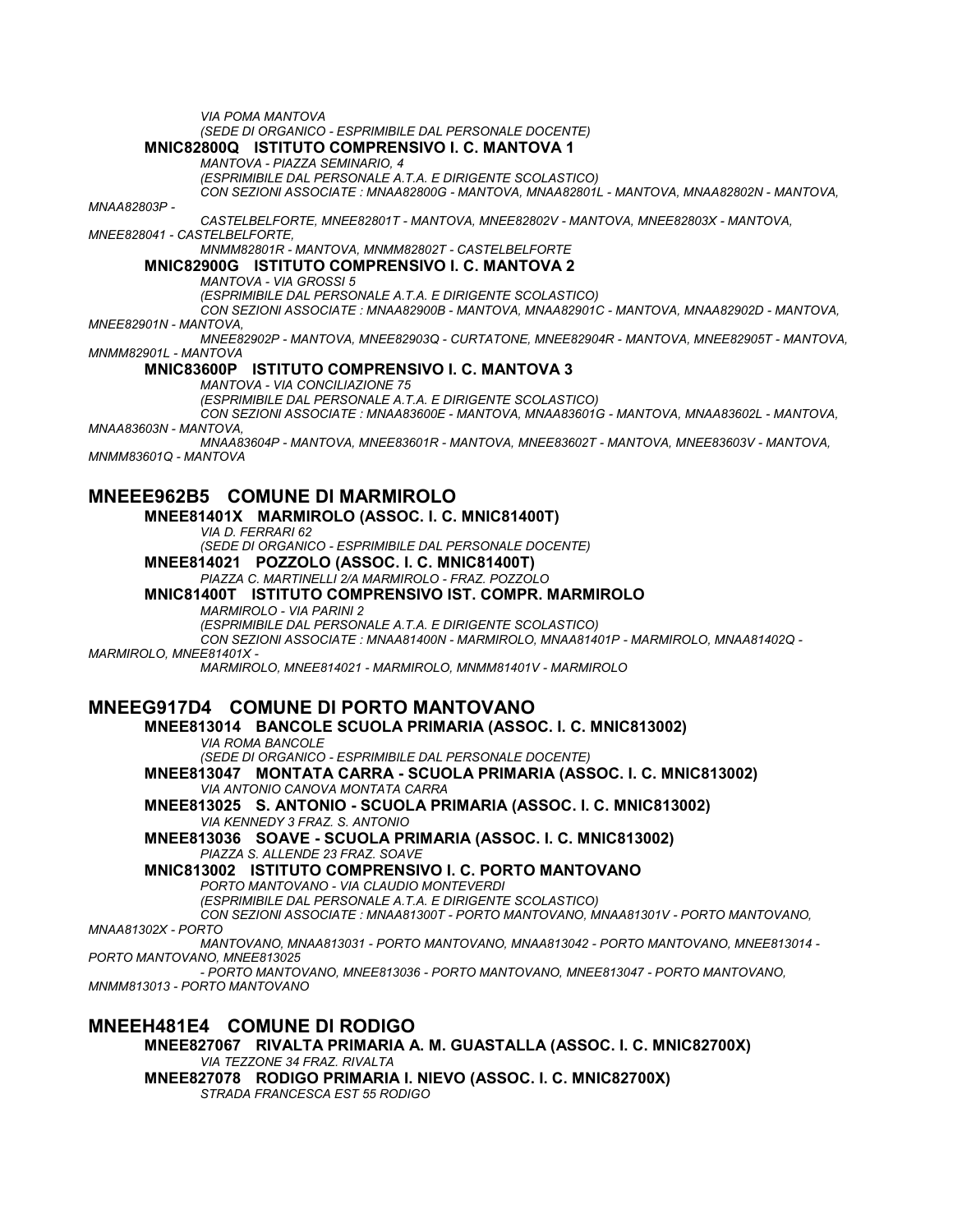## **MNEEH541E6 COMUNE DI RONCOFERRARO**

**MNEE81502R BARBASSO (ASSOC. I. C. MNIC81500N)** *VIA PROVINCIALE OVEST 99/A FRAZ. BARBASSO* **MNEE81503T GOVERNOLO (ASSOC. I. C. MNIC81500N)** *VIA A. GRAMSCI FRAZ. GOVERNOLO* **MNEE81501Q RONCOFERRARO (ASSOC. I. C. MNIC81500N)** *PIAZZA DALL'OCA 1 (SEDE DI ORGANICO - ESPRIMIBILE DAL PERSONALE DOCENTE)* **MNIC81500N ISTITUTO COMPRENSIVO I. C. RONCOFERRARO** *RONCOFERRARO - VIA PIETRO NENNI 11 (ESPRIMIBILE DAL PERSONALE A.T.A. E DIRIGENTE SCOLASTICO) CON SEZIONI ASSOCIATE : MNAA81500D - RONCOFERRARO, MNAA81501E - RONCOFERRARO, MNAA81502G - RONCOFERRARO, MNAA81503L - CASTEL D'ARIO, MNEE81501Q - RONCOFERRARO, MNEE81502R - RONCOFERRARO, MNEE81503T - RONCOFERRARO, MNEE81504V - VILLIMPENTA, MNEE81505X - CASTEL D'ARIO, MNMM81501P - RONCOFERRARO, MNMM81502Q - VILLIMPENTA, MNMM81503R - CASTEL D'ARIO*

### **MNEEH604E5 COMUNE DI ROVERBELLA**

**MNEE818028 MALAVICINA (ASSOC. I. C. MNIC818005)** *VIA ALDO MORO FRAZ. MALAVICINA* **MNEE818017 ROVERBELLA (ASSOC. I. C. MNIC818005)** *VIALE RIMEMBRANZE 13 (SEDE DI ORGANICO - ESPRIMIBILE DAL PERSONALE DOCENTE)*

#### **MNIC818005 ISTITUTO COMPRENSIVO I. C. ROVERBELLA**

*ROVERBELLA - VIA TRENTO E TRIESTE,2*

*(ESPRIMIBILE DAL PERSONALE A.T.A. E DIRIGENTE SCOLASTICO)*

*CON SEZIONI ASSOCIATE : MNAA818001 - ROVERBELLA, MNAA818012 - ROVERBELLA, MNAA818023 -*

#### *ROVERBELLA, MNAA818034 -*

*ROVERBELLA, MNEE818017 - ROVERBELLA, MNEE818028 - ROVERBELLA, MNMM818016 - ROVERBELLA*

### **MNEEH883E5 COMUNE DI SAN GIORGIO DI MANTOVA**

**MNEE81601G CASELLE DI S. GIORGIO (ASSOC. I. C. MNIC81600D)**

*VIA CASELLE 2 FRAZ. CASELLE DI S. GIORGIO (SEDE DI ORGANICO - ESPRIMIBILE DAL PERSONALE DOCENTE)*

### **MNIC81600D ISTITUTO COMPRENSIVO I. C. SAN GIORGIO DI MN**

*FR. CASELLE - PIAZZA 8 MARZO*

*(ESPRIMIBILE DAL PERSONALE A.T.A. E DIRIGENTE SCOLASTICO)*

*CON SEZIONI ASSOCIATE : MNAA816009 - SAN GIORGIO DI MANTOVA, MNAA81601A - SAN GIORGIO DI MANTOVA, MNAA81602B -*

*SAN GIORGIO DI MANTOVA, MNAA81603C - SAN GIORGIO DI MANTOVA, MNAA81604D - BIGARELLO, MNEE81601G - SAN GIORGIO DI*

*MANTOVA, MNEE81602L - BIGARELLO, MNMM81601E - SAN GIORGIO DI MANTOVA*

## **MNEEM044I6 COMUNE DI VILLIMPENTA**

**MNEE81504V VILLIMPENTA (ASSOC. I. C. MNIC81500N)**

*VIA ROMA 9/B* **MNEEM340I7 COMUNE DI BORGO VIRGILIO MNEE81001L CERESE DI BORGO VIRGILIO (ASSOC. I. C. MNIC81000E)** *VIA T. NUVOLARI 10 FRAZ. CERESE (SEDE DI ORGANICO - ESPRIMIBILE DAL PERSONALE DOCENTE)* **MNEE81103E PRIMARIA BORGOFORTE (ASSOC. I. C. MNIC81100A)** *VIA S. PELLICO, 18 BORGOFORTE* **MNIC81000E ISTITUTO COMPRENSIVO I. C. VIRGILIO** *CERESE DI BORGO VIRGILIO - VIA AMENDOLA N. 1 (ESPRIMIBILE DAL PERSONALE A.T.A. E DIRIGENTE SCOLASTICO) CON SEZIONI ASSOCIATE : MNAA81000A - BORGO VIRGILIO, MNAA81001B - BORGO VIRGILIO, MNAA81002C - BORGO VIRGILIO, MNAA81003D - BORGO VIRGILIO, MNEE81001L - BORGO VIRGILIO, MNMM81001G - BORGO VIRGILIO*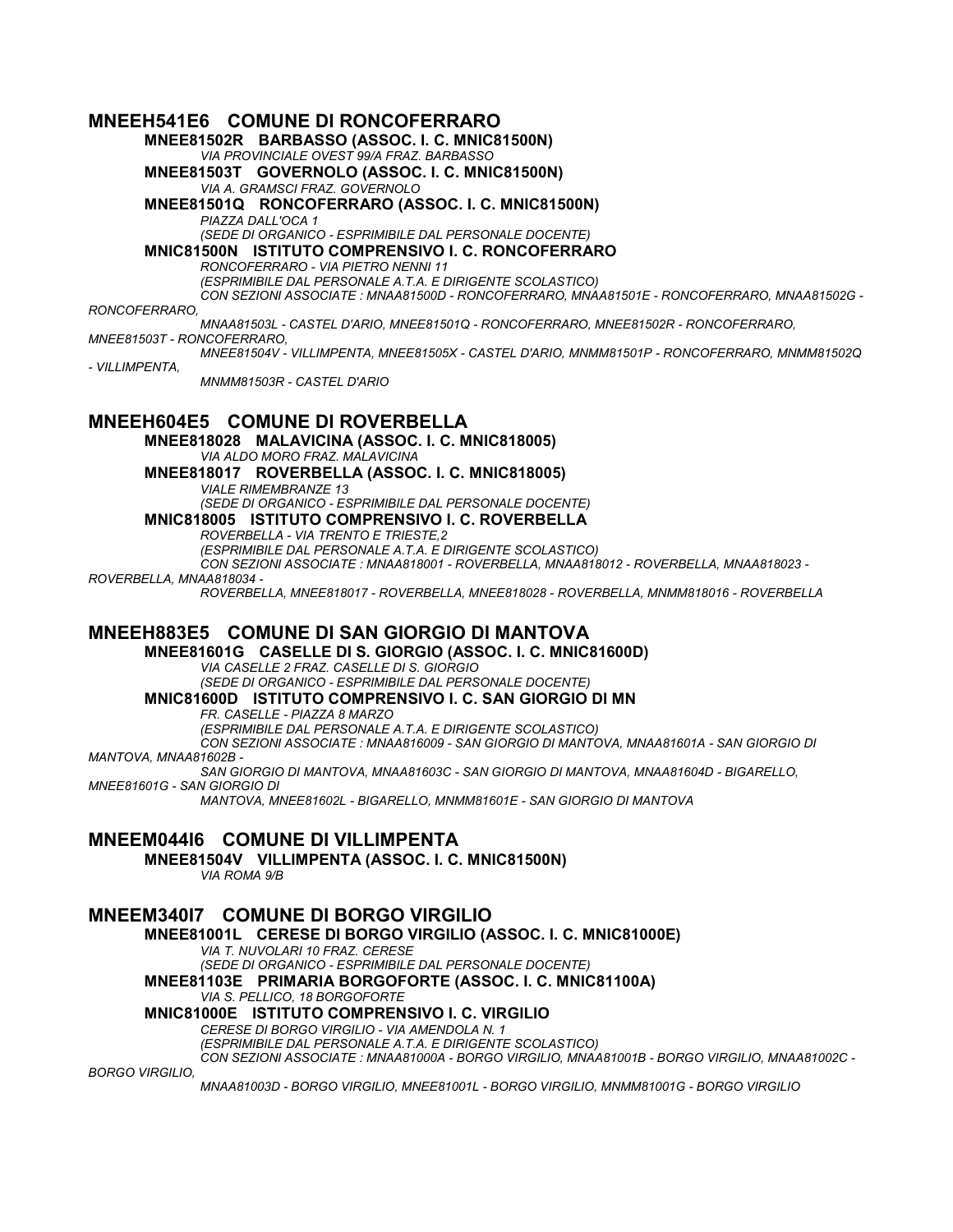## MNEE048ZE2 DISTRETTO 048

#### **MNCT704004 CENTRO TERRITORIALE PERMANENTE - ISTRUZIONE IN ETA' ADULTA**

*QUISTELLO - VIA SALVADOR ALLENDE 1 (NON ESPRIMIBILE DAL PERSONALE DIRIGENTE SCOLASTICO) CON SEDE AMMINISTRATIVA IN QUISTELLO : MNIC821001 DISTRETTI DI COMPETENZA : 048*

## **MNCT70700G CENTRO TERRITORIALE PERMANENTE - ISTRUZIONE IN ETA' ADULTA**

*OSTIGLIA - VIA BONAZZI 26 (NON ESPRIMIBILE DAL PERSONALE DIRIGENTE SCOLASTICO) CON SEDE AMMINISTRATIVA IN OSTIGLIA : MNIC820005 DISTRETTI DI COMPETENZA : 048*

### **MNEEB739Y9 COMUNE DI CARBONARA DI PO**

**MNEE82202X SC. PRIMARIA DI CARBONARA DI PO (ASSOC. I. C. MNIC82200R)** *VIA UNGARETTI, 14 CARBONARA DI PO*

#### **MNEED529A7 COMUNE DI FELONICA**

**MNEE822031 SC. PRIMARIA DI FELONICA (ASSOC. I. C. MNIC82200R)** *P. ZZA CADMO BONZAGNI, 6 FELONICA*

### **MNEEE818B4 COMUNE DI MAGNACAVALLO**

**MNEE819035 MAGNACAVALLO (ASSOC. I. C. MNIC819001)** *VIA FRATELLI FERRARI, 21*

#### **MNEEF804C5 COMUNE DI VILLA POMA**

**MNEE819046 VILLA POMA (ASSOC. I. C. MNIC819001)** *VIA ARVATI, 1*

#### **MNEEG186D1 COMUNE DI OSTIGLIA**

**MNEE820017 OSTIGLIA "C. COLLODI" (ASSOC. I. C. MNIC820005)** *VIA BONAZZI,9 OSTIGLIA (SEDE DI ORGANICO - ESPRIMIBILE DAL PERSONALE DOCENTE)* **MNIC820005 ISTITUTO COMPRENSIVO I. C. OSTIGLIA** *OSTIGLIA - VIA BONAZZI 9 (ESPRIMIBILE DAL PERSONALE A.T.A. E DIRIGENTE SCOLASTICO) CON SEZIONI ASSOCIATE : MNAA820001 - OSTIGLIA, MNAA820012 - REVERE, MNAA820023 - SUSTINENTE, MNAA820034 - OSTIGLIA, MNAA820045 - SERRAVALLE A PO, MNAA820056 - PIEVE DI CORIANO, MNEE820017 - OSTIGLIA,* 

*MNEE820028 -*

*SERRAVALLE A PO, MNEE820039 - SUSTINENTE, MNEE82004A - REVERE, MNEE82005B - PIEVE DI CORIANO,* 

*MNMM820016 - OSTIGLIA, MNMM820027 - SUSTINENTE, MNMM820038 - REVERE*

#### **MNEEG633D5 COMUNE DI PIEVE DI CORIANO**

**MNEE82005B PIEVE DI CORIANO "G. PASCOLI" (ASSOC. I. C. MNIC820005)**

*PIAZZA A. GRAMSCI 29/A PIEVE DI CORIANO*

### **MNEEG753D2 COMUNE DI POGGIO RUSCO**

**MNEE819013 POGGIO RUSCO (ASSOC. I. C. MNIC819001)** *VIA MARTIRI DELLA LIBERTA' 43 (SEDE DI ORGANICO - ESPRIMIBILE DAL PERSONALE DOCENTE)* **MNIC819001 ISTITUTO COMPRENSIVO I. C. POGGIO RUSCO** *POGGIO RUSCO - VIA MARTIRI DELLA LIBERTA', 43 (ESPRIMIBILE DAL PERSONALE A.T.A. E DIRIGENTE SCOLASTICO)*

*CON SEZIONI ASSOCIATE : MNAA81900R - POGGIO RUSCO, MNAA81901T - POGGIO RUSCO, MNAA81902V -*

*MAGNACAVALLO,*

*MNAA81903X - SAN GIOVANNI DEL DOSSO, MNAA819041 - VILLA POMA, MNEE819013 - POGGIO RUSCO, MNEE819024 - SAN*

*GIOVANNI DEL DOSSO, MNEE819035 - MAGNACAVALLO, MNEE819046 - VILLA POMA, MNMM819012 - POGGIO RUSCO*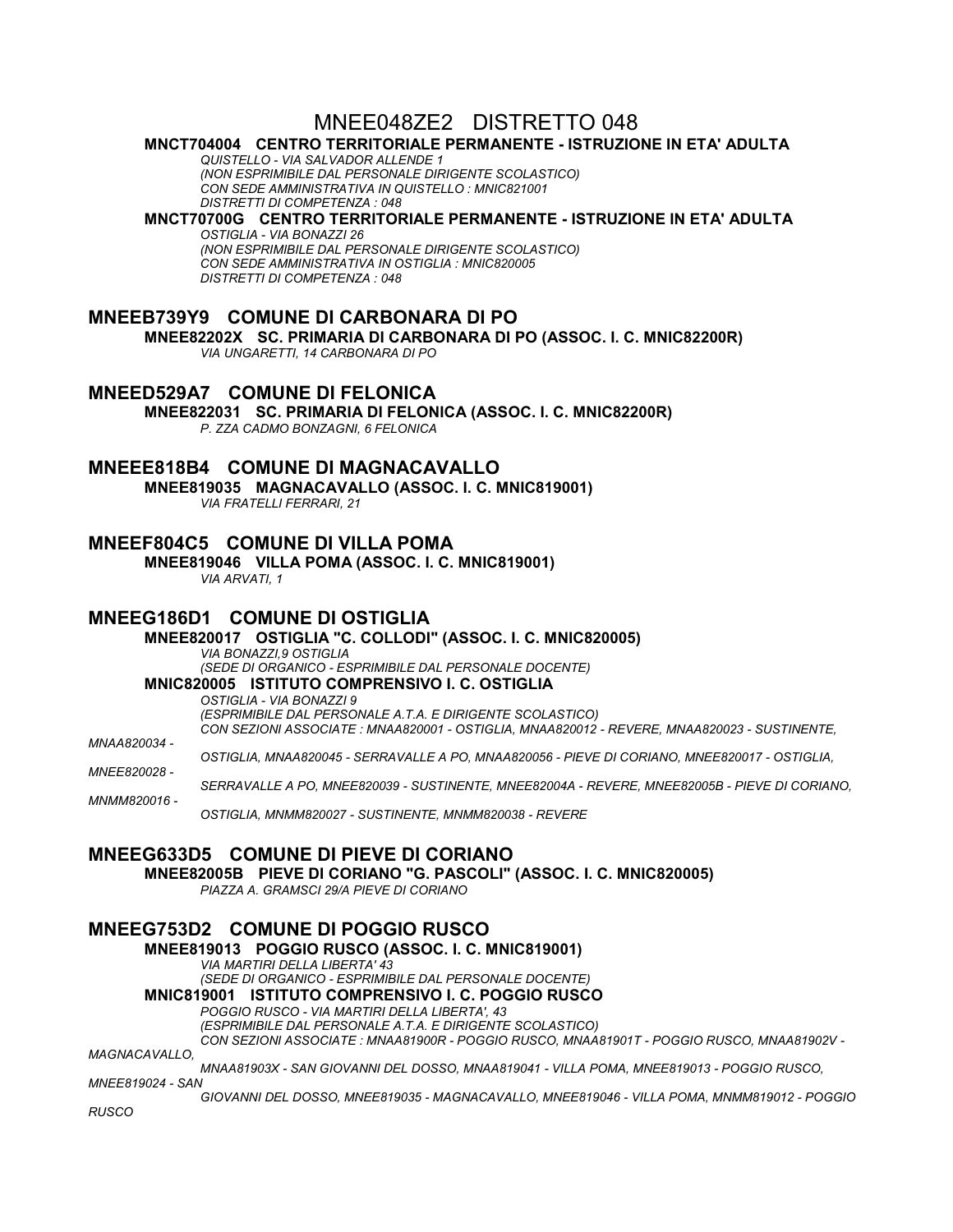### **MNEEH129E4 COMUNE DI QUINGENTOLE**

**MNEE821046 SCUOLA PRIMARIA QUINGENTOLE (ASSOC. I. C. MNIC821001)** *PIAZZA ITALIA 26*

#### **MNEEH143E6 COMUNE DI QUISTELLO MNEE821013 SCUOLA PRIMARIA QUISTELLO (ASSOC. I. C. MNIC821001)**

#### *VIA ALLENDE 5*

*(SEDE DI ORGANICO - ESPRIMIBILE DAL PERSONALE DOCENTE)*

**MNIC821001 ISTITUTO COMPRENSIVO ISTITUTO COMPRENSIVO QUISTELLO**

*QUISTELLO - VIA SALVADOR ALLENDE N. 7*

*(ESPRIMIBILE DAL PERSONALE A.T.A. E DIRIGENTE SCOLASTICO)*

*CON SEZIONI ASSOCIATE : MNAA82100R - QUISTELLO, MNAA82101T - QUISTELLO, MNAA82102V -*

*QUINGENTOLE, MNAA82103X -*

*SAN GIACOMO DELLE SEGNATE, MNAA821041 - SCHIVENOGLIA, MNEE821013 - QUISTELLO, MNEE821024 -*

*SCHIVENOGLIA,*

*MNEE821035 - SAN GIACOMO DELLE SEGNATE, MNEE821046 - QUINGENTOLE, MNMM821012 - QUISTELLO, MNMM821023 - SAN*

*GIACOMO DELLE SEGNATE*

## **MNEEH248E5 COMUNE DI REVERE**

**MNEE82004A REVERE "DON B. GRAZIOLI" (ASSOC. I. C. MNIC820005)** *PIAZZA CASTELLO,11 REVERE*

### **MNEEH870E9 COMUNE DI SAN GIACOMO DELLE SEGNATE**

**MNEE821035 PRIMARIA SAN GIACOMO SEGNATE (ASSOC. I. C. MNIC821001)** *VIA DELLA PACE 13*

**MNEEH912E8 COMUNE DI SAN GIOVANNI DEL DOSSO MNEE819024 S. GIOVANNI DEL DOSSO (ASSOC. I. C. MNIC819001)** *VIA VIRGILIO, 10*

### **MNEEI532F2 COMUNE DI SCHIVENOGLIA**

**MNEE821024 SCUOLA PRIMARIA SCHIVENOGLIA (ASSOC. I. C. MNIC821001)** *VIA MATTEOTTI 46*

### **MNEEI632F6 COMUNE DI SERMIDE**

**MNEE82201V SC. PRIMARIA DI SERMIDE (ASSOC. I. C. MNIC82200R)**

*VIA F. LLI BANDIERA, 18 SERMIDE (SEDE DI ORGANICO - ESPRIMIBILE DAL PERSONALE DOCENTE)*

#### **MNIC82200R ISTITUTO COMPRENSIVO I. C. SERMIDE** *SERMIDE - VIA ZAMBELLI, 2*

*(ESPRIMIBILE DAL PERSONALE A.T.A. E DIRIGENTE SCOLASTICO) CON SEZIONI ASSOCIATE : MNAA82200L - SERMIDE, MNAA82201N - SERMIDE, MNAA82202P - SERMIDE,* 

*MNAA82203Q - FELONICA,*

*MNAA82204R - SERMIDE, MNEE82201V - SERMIDE, MNEE82202X - CARBONARA DI PO, MNEE822031 - FELONICA, MNMM82201T -*

*SERMIDE, MNMM82202V - CARBONARA DI PO*

### **MNEEI662F6 COMUNE DI SERRAVALLE A PO**

**MNEE820028 SERRAVALLE PO "G. GUARESCHI" (ASSOC. I. C. MNIC820005)** *PIAZZA MARTIRI LIBERTA' 2 SERRAVALLE A PO*

**MNEEL015H6 COMUNE DI SUSTINENTE MNEE820039 SUSTINENTE "ROMOLO GALASSI" (ASSOC. I. C. MNIC820005)** *VIA MANZONI, 313/A SUSTINENTE*

MNEE049ZF1 DISTRETTO 049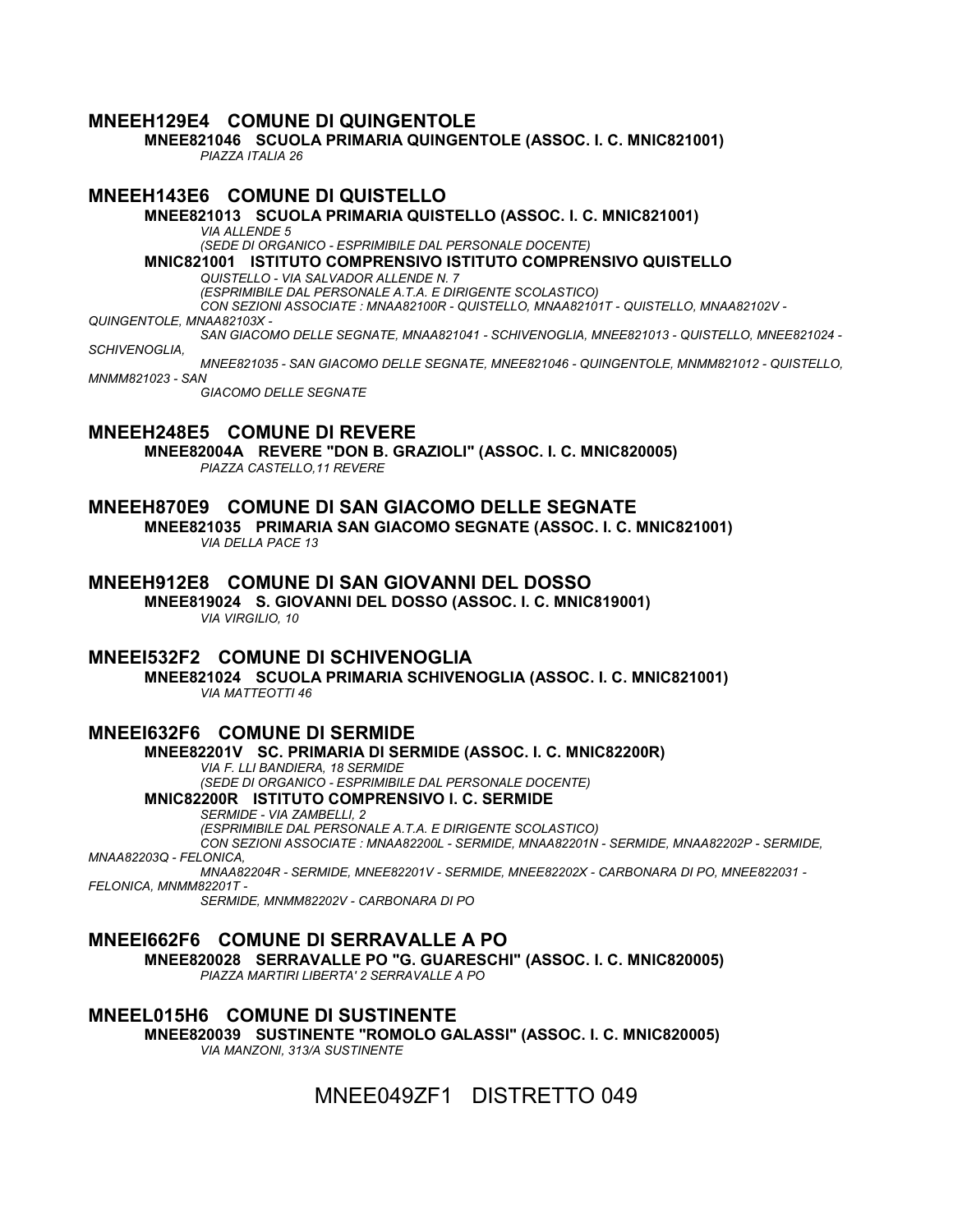### **MNEEB012Y5 COMUNE DI MOTTEGGIANA**

**MNEE82402G MOTTEGGIANA (ASSOC. I. C. MNIC82400C)** *VIA ROMA*

### **MNEEE089B9 COMUNE DI GONZAGA**

**MNEE835011 GONZAGA SCUOLA PRIMARIA (ASSOC. I. C. MNIC83500V)**

*VIA MONTESSORI N. 6 GONZAGA*

*(SEDE DI ORGANICO - ESPRIMIBILE DAL PERSONALE DOCENTE)* **MNIC83500V ISTITUTO COMPRENSIVO I. C. GONZAGA**

*GONZAGA - VIA L. PEDRONI 7/B*

*(ESPRIMIBILE DAL PERSONALE A.T.A. E DIRIGENTE SCOLASTICO) CON SEZIONI ASSOCIATE : MNAA83500P - GONZAGA, MNAA83501Q - GONZAGA, MNAA83502R - GONZAGA, MNEE835011 - GONZAGA, MNMM83501X - GONZAGA*

### **MNEEF267C4 COMUNE DI MOGLIA**

**MNEE834026 MOGLIA -PRIMARIA MARTINI (ASSOC. I. C. MNIC834003)** *VIA MARTINI 10 MOGLIA*

### **MNEEG417D7 COMUNE DI PEGOGNAGA**

**MNEE83201D PEGOGNAGA SCUOLA PRIMARIA (ASSOC. I. C. MNIC83200B)**

*PIAZZA VITTORIO VENETO 14/A PEGOGNAGA*

*(SEDE DI ORGANICO - ESPRIMIBILE DAL PERSONALE DOCENTE)*

**MNIC83200B ISTITUTO COMPRENSIVO I. C. PEGOGNAGA**

*PIAZZA VITTORIO VENETO 14/A*

*(ESPRIMIBILE DAL PERSONALE A.T.A. E DIRIGENTE SCOLASTICO) CON SEZIONI ASSOCIATE : MNAA832007 - PEGOGNAGA, MNAA832018 - PEGOGNAGA, MNEE83201D - PEGOGNAGA, MNMM83201C -*

*PEGOGNAGA*

### **MNEEH771E4 COMUNE DI SAN BENEDETTO PO**

**MNEE834015 SAN BENEDETTO PO - ARCOBALENO (ASSOC. I. C. MNIC834003)** *VIA MONS. BERTAZZONI N. 3 SAN BENEDETTO PO (SEDE DI ORGANICO - ESPRIMIBILE DAL PERSONALE DOCENTE)*

**MNIC834003 ISTITUTO COMPRENSIVO I. C. SAN BENEDETTO PO - MOGLIA**

*SAN BENEDETTO PO - VIA DUGONI N. 26*

*(ESPRIMIBILE DAL PERSONALE A.T.A. E DIRIGENTE SCOLASTICO)*

*CON SEZIONI ASSOCIATE : MNAA83400V - SAN BENEDETTO PO, MNAA83401X - SAN BENEDETTO PO,* 

*MNAA834021 - SAN BENEDETTO*

*PO, MNAA834032 - MOGLIA, MNAA834043 - MOGLIA, MNEE834015 - SAN BENEDETTO PO, MNEE834026 - MOGLIA, MNMM834014 -*

*SAN BENEDETTO PO, MNMM834025 - MOGLIA*

## **MNEEL020H0 COMUNE DI SUZZARA**

**MNEE82502B SCUOLA PRIMARIA "A. FRANK" (ASSOC. I. C. MNIC825008)** *VIA P. NERUDA, 9 BRUSATASSO DI SUZZARA* **MNEE82503C SCUOLA PRIMARIA "L. GONELLA" (ASSOC. I. C. MNIC825008)** *VIA N. IOTTI 2/A SUZZARA* **MNEE82501A SCUOLA PRIMARIA "O. VISENTINI" (ASSOC. I. C. MNIC825008)** *VIALE ZONTA, 8 SUZZARA (SEDE DI ORGANICO - ESPRIMIBILE DAL PERSONALE DOCENTE)* **MNEE82403L SCUOLA PRIMARIA VIA IOTTI (ASSOC. I. C. MNIC82400C)** *VIA NILDE IOTTI 2/B* **MNEE82401E SUZZARA - COLLODI (ASSOC. I. C. MNIC82400C)** *VIA P. CALEFFI, 1/B SUZZARA (SEDE DI ORGANICO - ESPRIMIBILE DAL PERSONALE DOCENTE)* **MNIC825008 ISTITUTO COMPRENSIVO I. C. SUZZARA "MARGHERITA HACK"** *SUZZARA - VIALE ZONTA 8 (ESPRIMIBILE DAL PERSONALE A.T.A. E DIRIGENTE SCOLASTICO) CON SEZIONI ASSOCIATE : MNAA825004 - SUZZARA, MNAA825015 - SUZZARA, MNAA825026 - SUZZARA, MNAA825037 - SUZZARA,*

*MNEE82501A - SUZZARA, MNEE82502B - SUZZARA, MNEE82503C - SUZZARA, MNMM825019 - SUZZARA*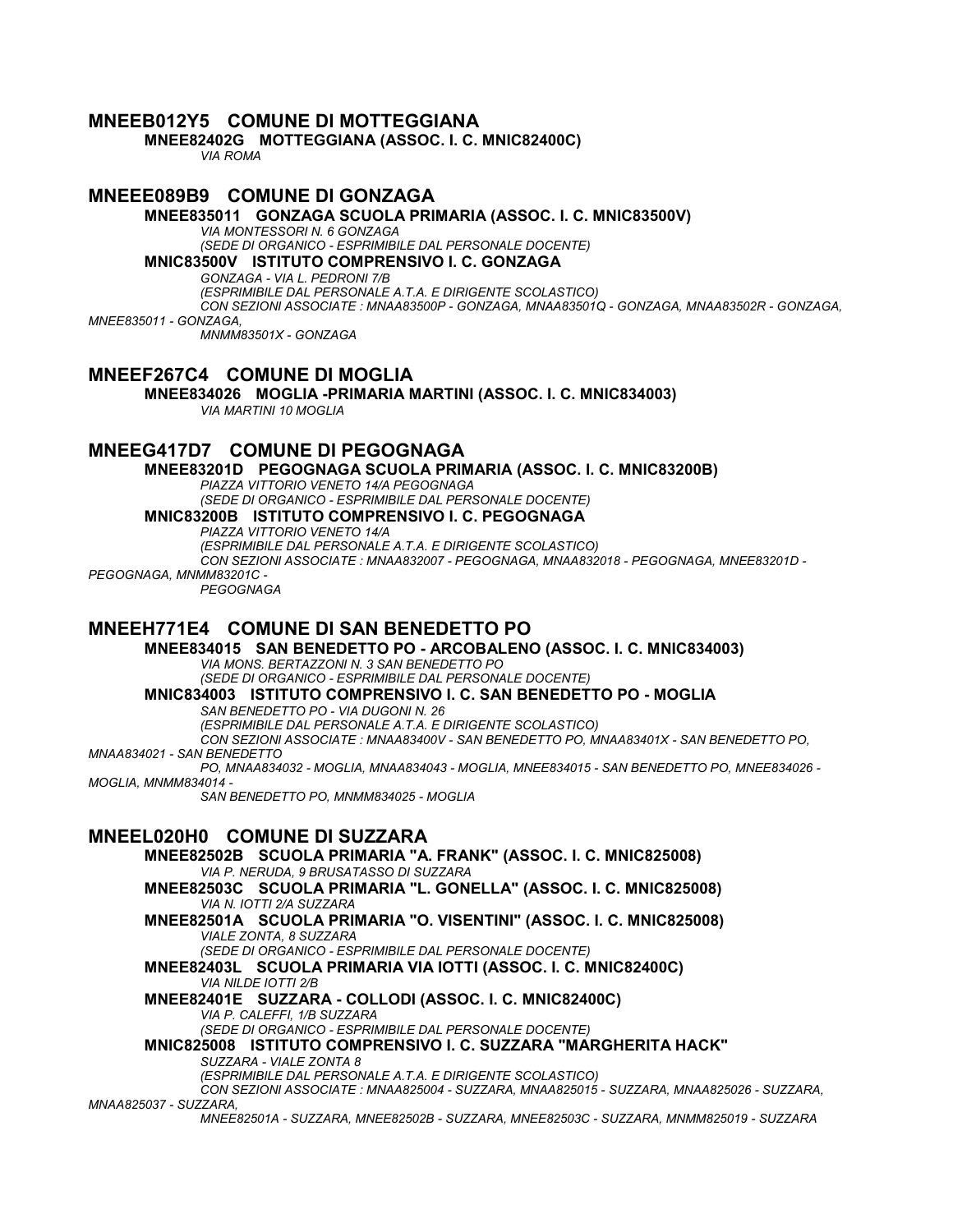#### **MNIC82400C ISTITUTO COMPRENSIVO I. C. SUZZARA "IL MILIONE"**

*SUZZARA - VIA CALEFFI,1/B*

*(ESPRIMIBILE DAL PERSONALE A.T.A. E DIRIGENTE SCOLASTICO)*

*CON SEZIONI ASSOCIATE : MNAA824008 - SUZZARA, MNAA824019 - SUZZARA, MNAA82402A - MOTTEGGIANA,* 

*MNAA82403B -*

*SUZZARA, MNAA82404C - SUZZARA, MNAA82405D - SUZZARA, MNAA82406E - SUZZARA, MNEE82401E -*

#### *SUZZARA, MNEE82402G -*

*MOTTEGGIANA, MNEE82403L - SUZZARA, MNMM82401D - SUZZARA*

# MNEE050ZW2 DISTRETTO 050

#### **MNCT70200C CENTRO TERRITORIALE PERMANENTE - ISTRUZIONE IN ETA' ADULTA**

#### *VIADANA - VIA SANFELICE 8*

*(NON ESPRIMIBILE DAL PERSONALE DIRIGENTE SCOLASTICO) CON SEDE AMMINISTRATIVA IN VIADANA : MNIS00700V DISTRETTI DI COMPETENZA : 050*

#### **MNCT709007 CENTRO TERRITORIALE PERMANENTE - ISTRUZIONE IN ETA' ADULTA**

*GAZZUOLO - VIA ROMA 38 (NON ESPRIMIBILE DAL PERSONALE DIRIGENTE SCOLASTICO) CON SEDE AMMINISTRATIVA IN SABBIONETA : MNIC80900A DISTRETTI DI COMPETENZA : 050*

## **MNEEB110Y3 COMUNE DI BOZZOLO**

#### **MNEE82301P BOZZOLO (ASSOC. I. C. MNIC82300L)**

*VIA VALCARENGHI 104*

#### *(SEDE DI ORGANICO - ESPRIMIBILE DAL PERSONALE DOCENTE)* **MNIC82300L ISTITUTO COMPRENSIVO I. C. BOZZOLO**

*BOZZOLO - VIA ARINI 4/6*

*(ESPRIMIBILE DAL PERSONALE A.T.A. E DIRIGENTE SCOLASTICO) CON SEZIONI ASSOCIATE : MNAA82300C - BOZZOLO, MNAA82301D - BOZZOLO, MNAA82302E - SAN MARTINO* 

*DALL'ARGINE,*

*MNAA82303G - RIVAROLO MANTOVANO, MNAA82304L - RIVAROLO MANTOVANO, MNEE82301P - BOZZOLO, MNEE82302Q - RIVAROLO*

*MANTOVANO, MNEE82303R - SAN MARTINO DALL'ARGINE, MNMM82301N - BOZZOLO, MNMM82302P - RIVAROLO MANTOVANO*

### **MNEEC930Z7 COMUNE DI COMMESSAGGIO**

**MNEE80904G COMMESSAGGIO ELEMENTARE (ASSOC. I. C. MNIC80900A)** *VIA SELVINO CAMICIA 33 COMMESSAGGIO*

# **MNEED351A7 COMUNE DI DOSOLO**

**MNEE83002V DOSOLO (ASSOC. I. C. MNIC83000Q)**

#### *VIA P. FALCHI (SEDE DI ORGANICO - ESPRIMIBILE DAL PERSONALE DOCENTE)*

### **MNEED959A0 COMUNE DI GAZZUOLO**

**MNEE80903E BELFORTE ELEMENTARE (ASSOC. I. C. MNIC80900A)** *PIAZZA RISORGIMENTO 1 FRAZ. BELFORTE*

### **MNEEE922B3 COMUNE DI MARCARIA**

**MNEE827023 CAMPITELLO (ASSOC. I. C. MNIC82700X)** *VIA VITELLIO 61 FRAZ. CAMPITELLO* **MNEE827034 GABBIANA (ASSOC. I. C. MNIC82700X)** *VIA BALESTRA N. 42 FRAZ. GABBIANA* **MNEE827045 MARCARIA (ASSOC. I. C. MNIC82700X)** *VIA F. CRISPI N. 121*

## **MNEEG816D1 COMUNE DI POMPONESCO**

**MNEE83001T POMPONESCO (ASSOC. I. C. MNIC83000Q)** *VIA ROMA 9*